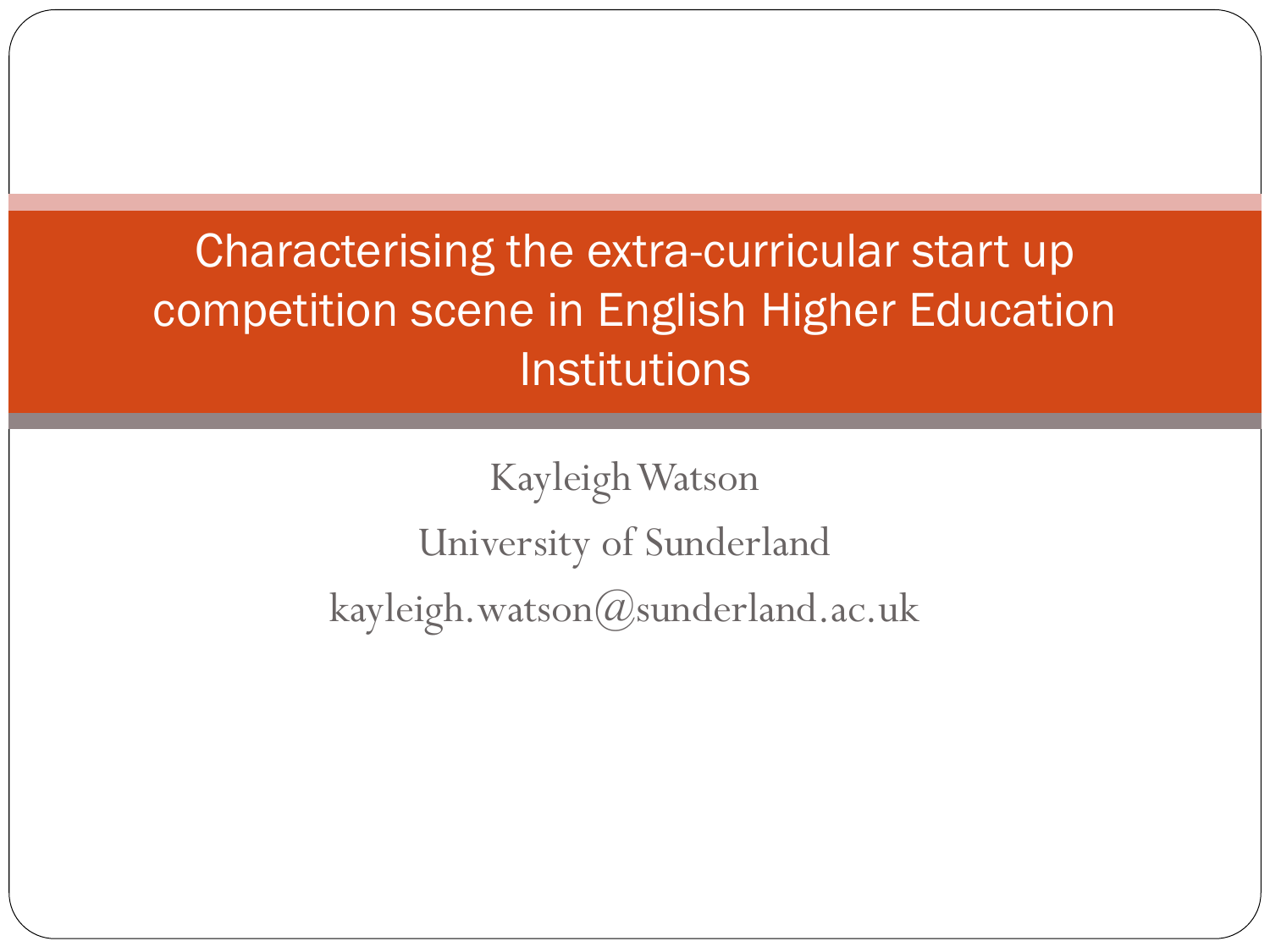# **Outline**

This session seeks to:

- Provide overview of current start-up competition provision in English HEIs
- Suggest 3 dominant competition models
- Present 6 observed trends pertaining to dominant competition features emergent from analysis of the competition scene
- Introduce questions emergent from observed trends and which form the basis for critical group discussion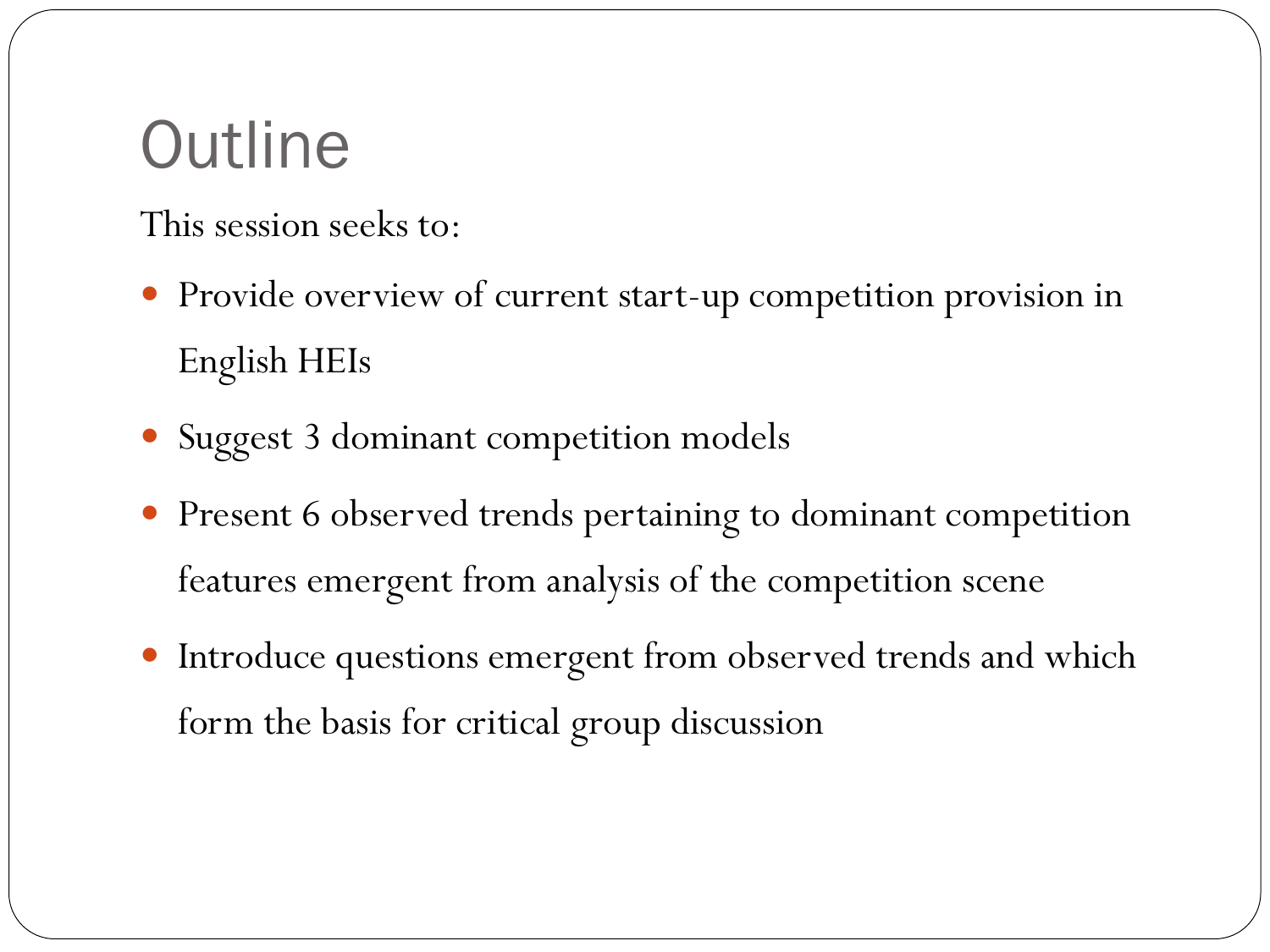# Background

The process

- 1. Utilisation of the HEFCE database to identify English HEIs
- 2. Employment of individual institution website search function to ascertain any presence of competitions
- 3. All identified competition descriptions were then subject to a content analysis approach
- 4. This provided an overview of provision and enabled observation of competition trends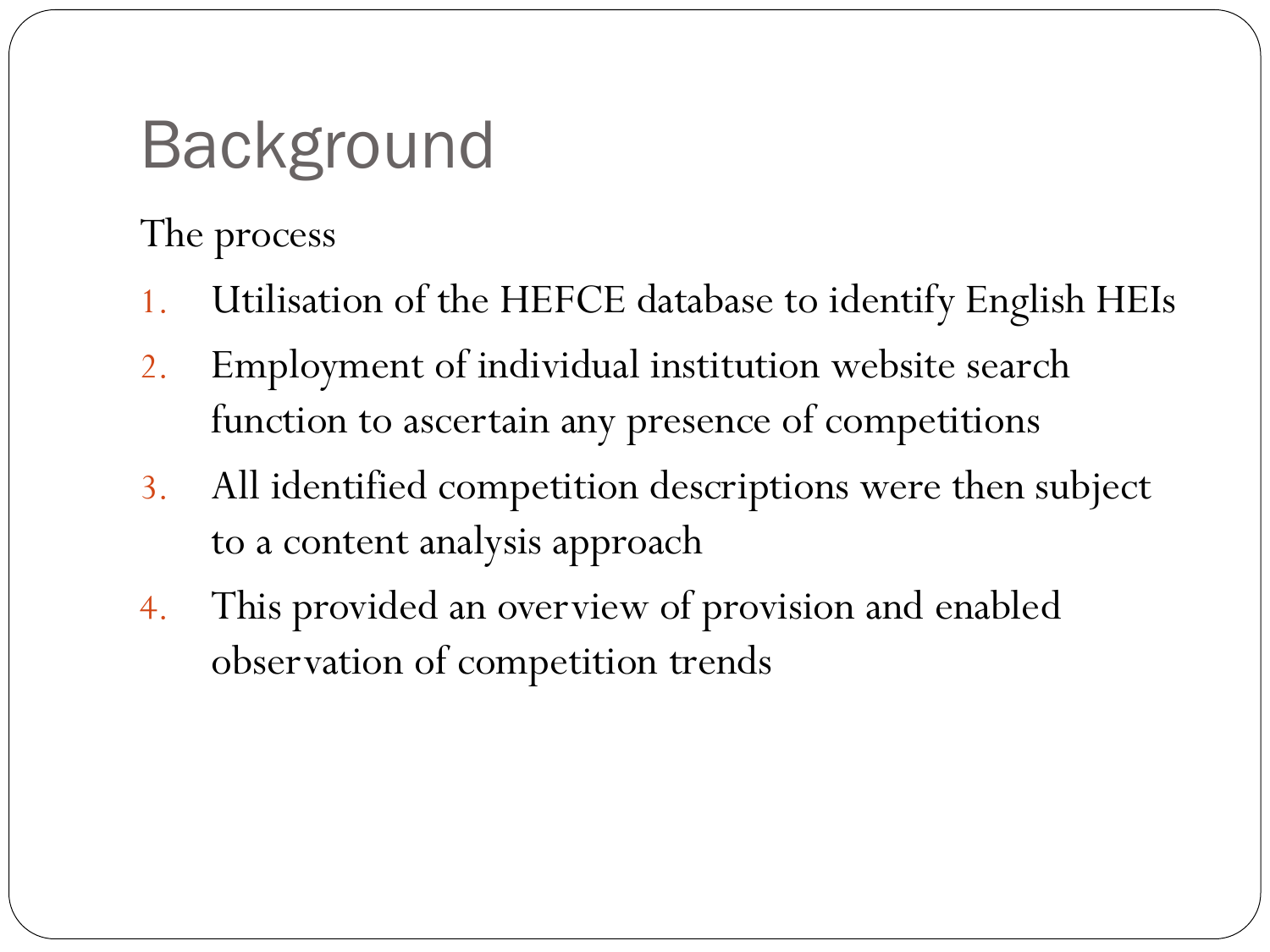## Overview of Current Provision

- Extracurricular competitions found to be offered at 49 out of 131 HEFCE-funded HEIs
	- 47 competitions identified
	- Institutions offering more than competition
	- Institutions collaborating in offering competitions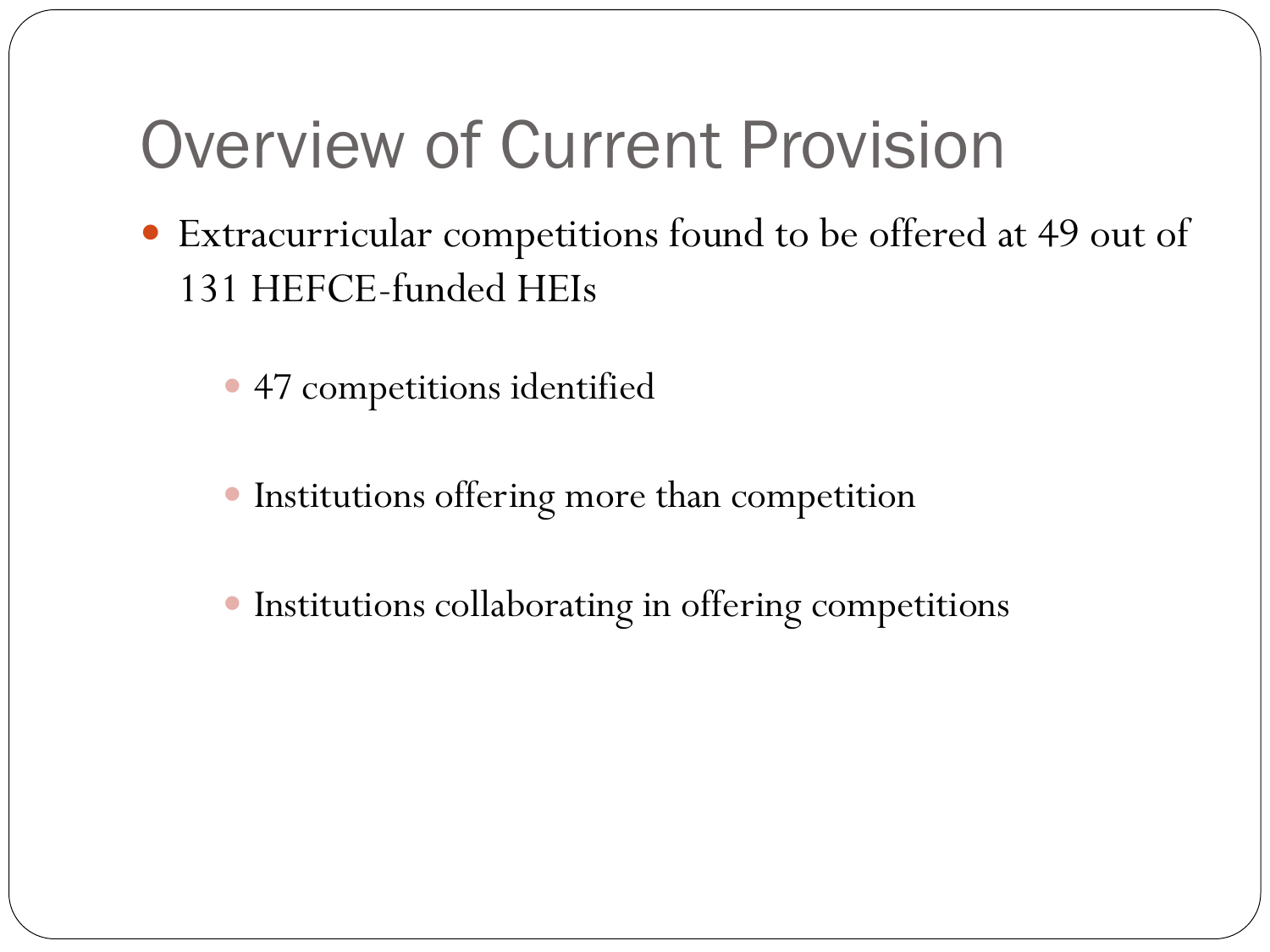## Overview of Current Provision Identification of 3 models\*

- 1. The Idea Competition [20 competitions]
- 2. The Business Plan Competition [12 competitions]
- 3. The Dual Format Competition [13 competitions]

\* 2 competitions were unable to be categorised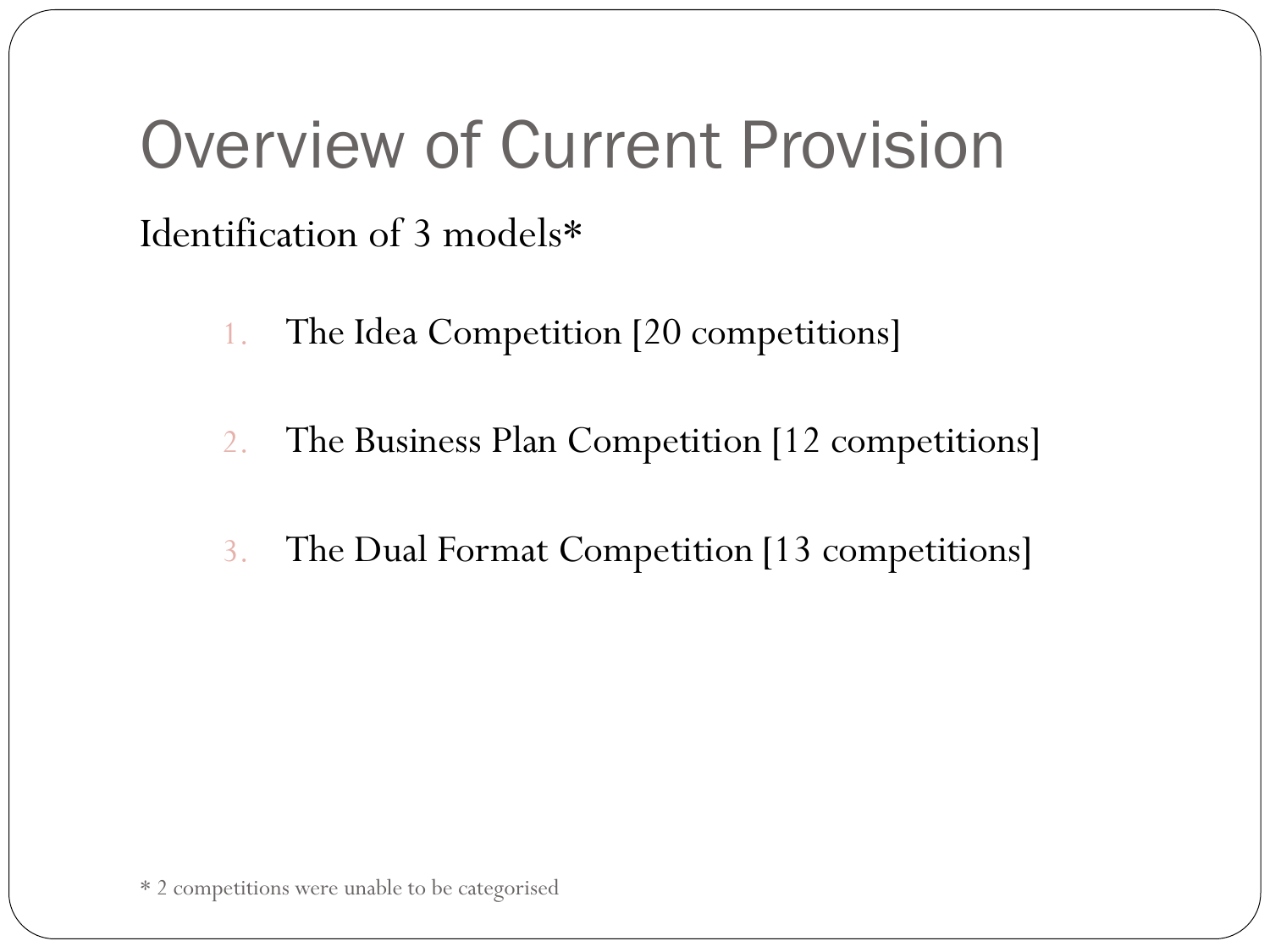#### **Dual Format Competition Idea Competition Business plan competition** Innovation competition Enterprise challenge Business design and doing Business venture competition<br>
competition Business idea competition pitching competition Business idea competition Business plan competition Idea challenge Business grant/bursary competition Pitching competition Entrepreneurship award venture challenge Identified Models of Provision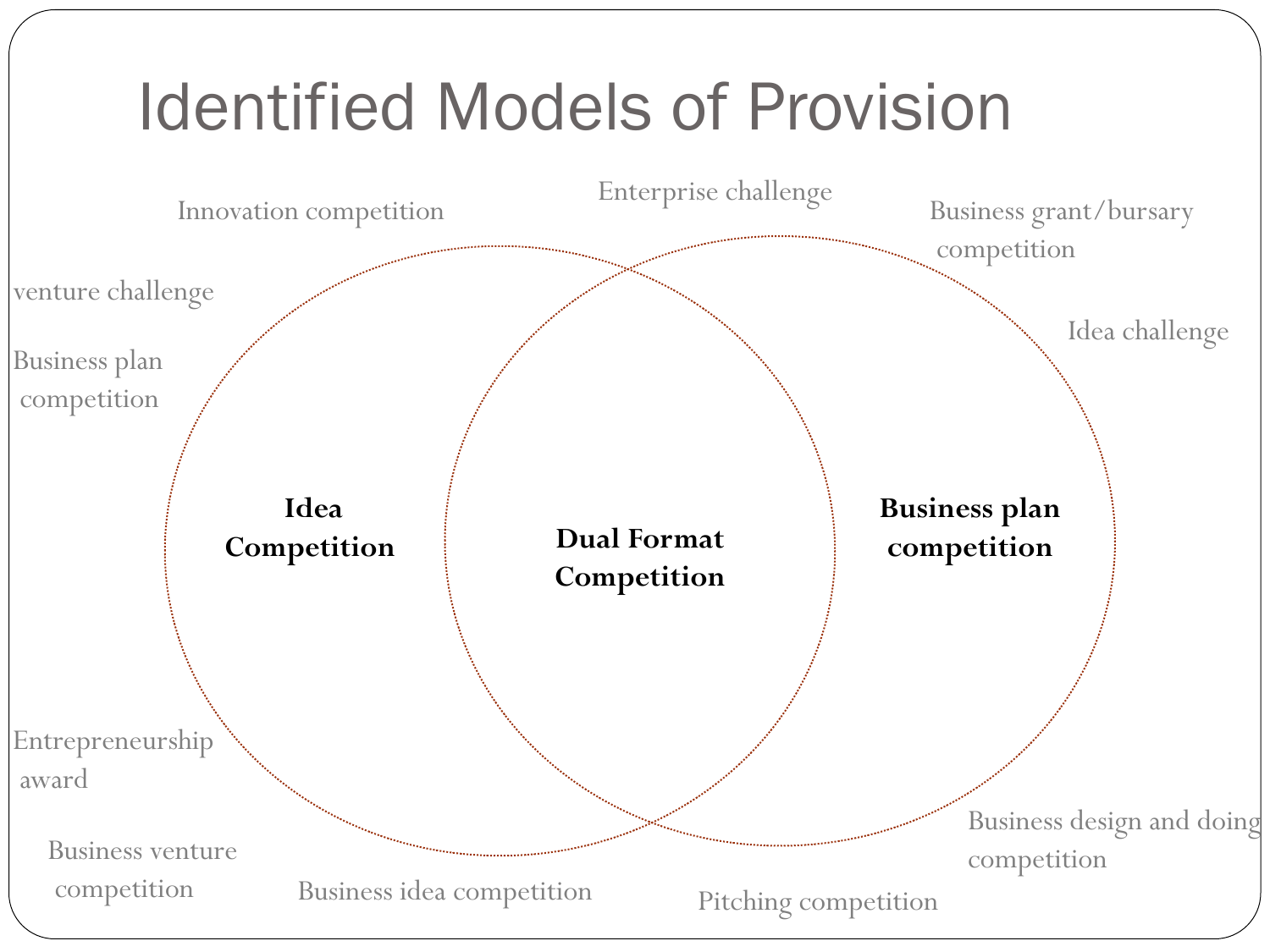## 1. The Idea Competition

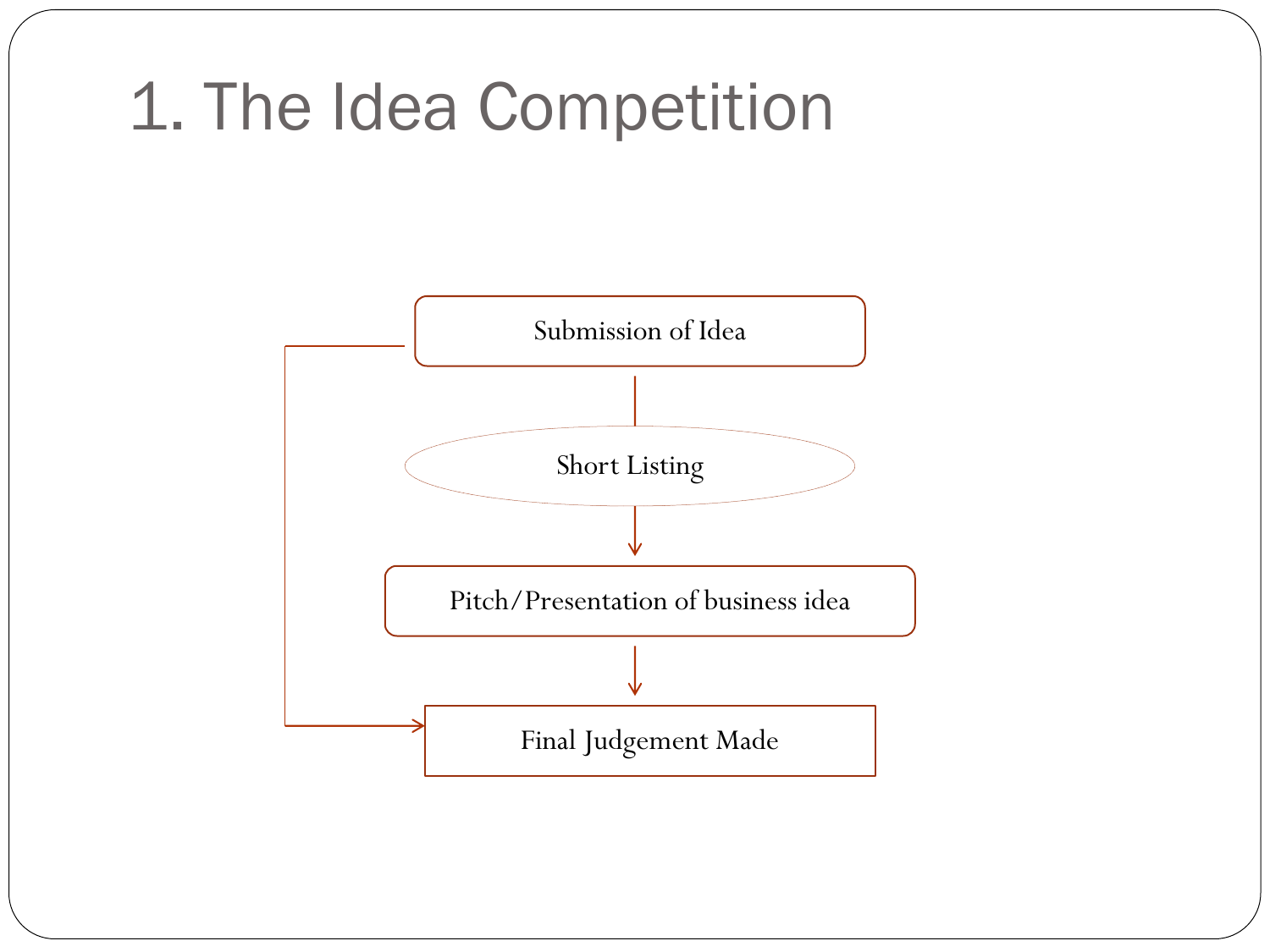# 2. Business Plan Competition

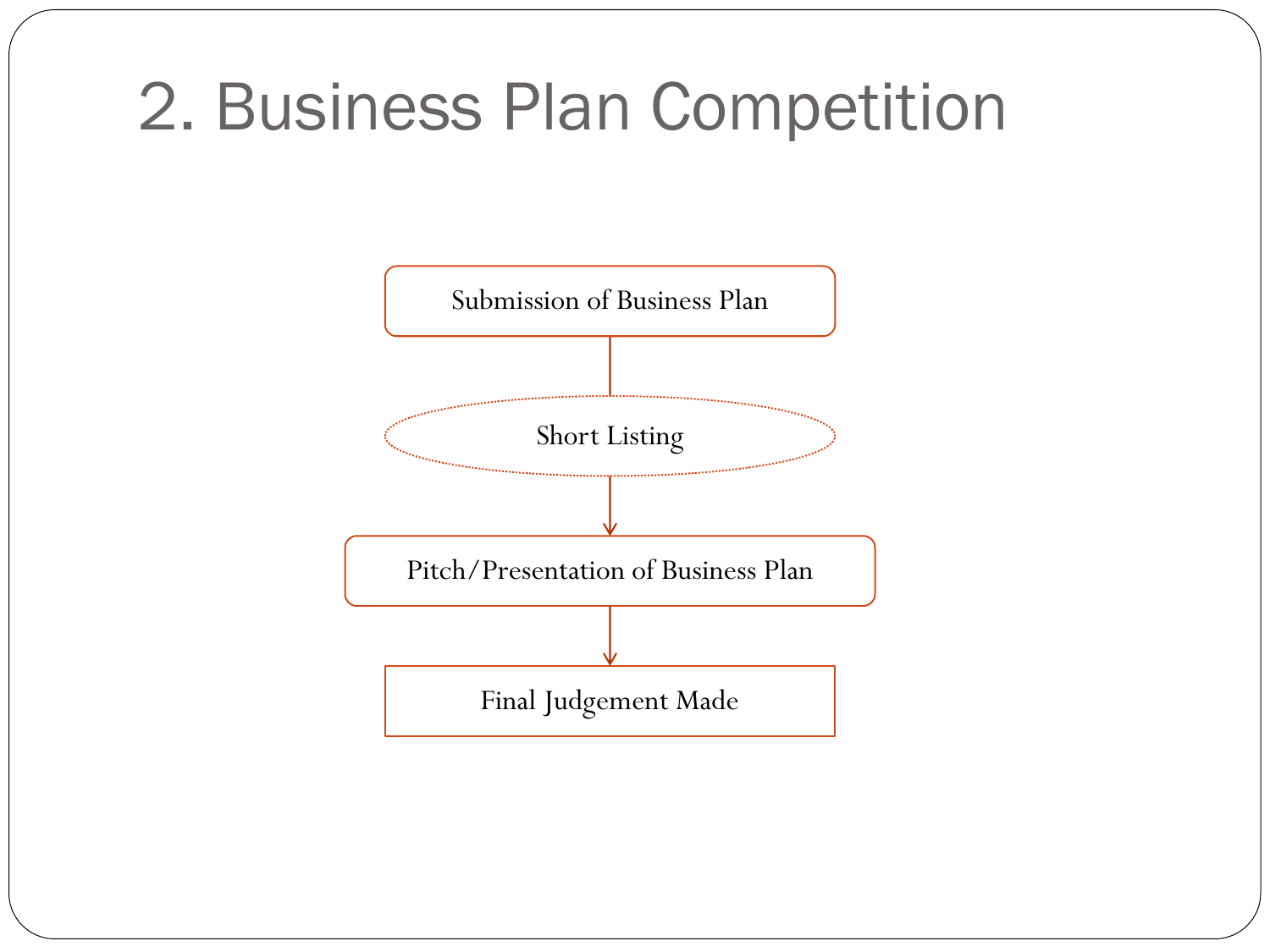## 3. Dual Format Competition

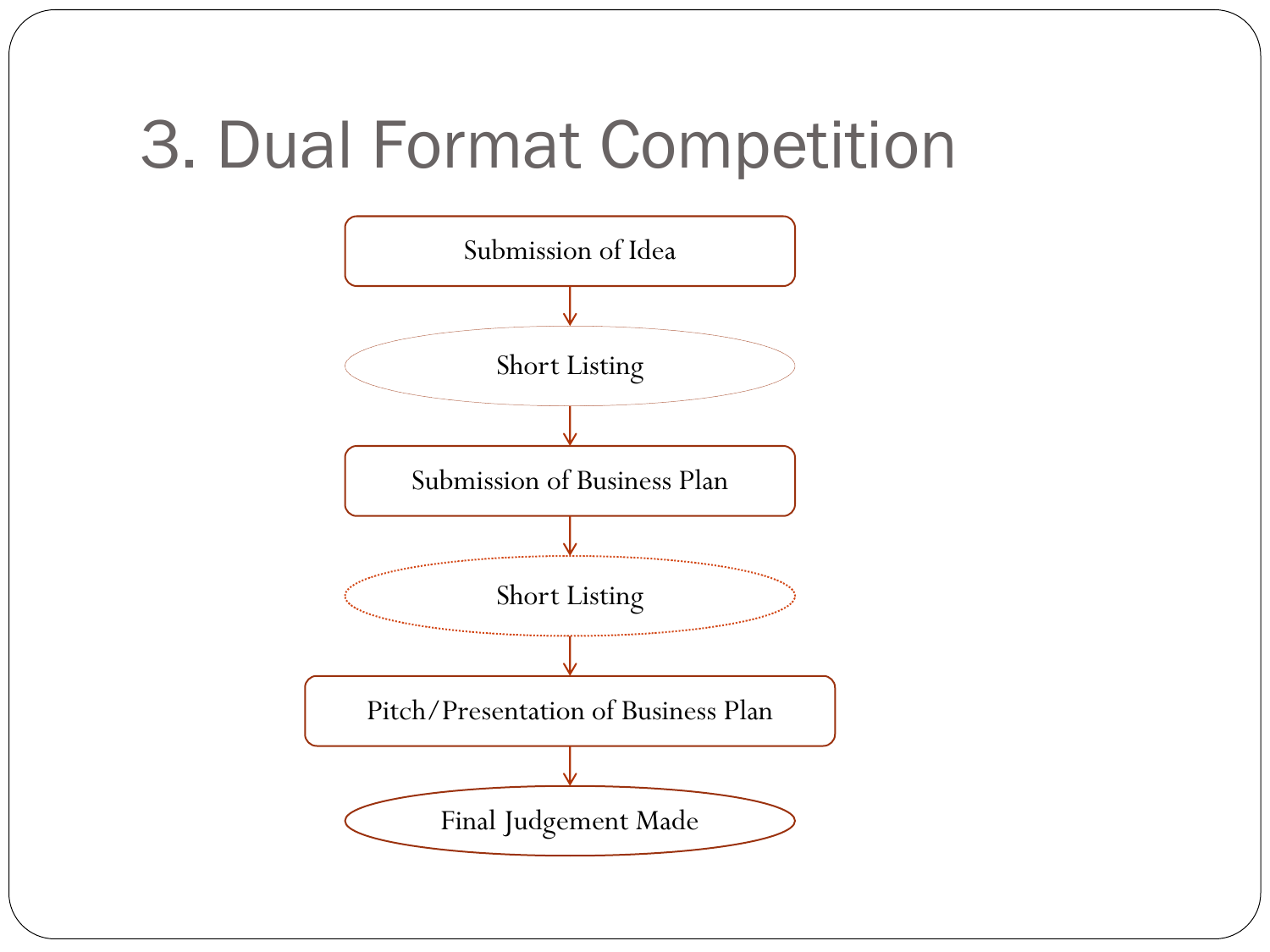# Common Competition Features

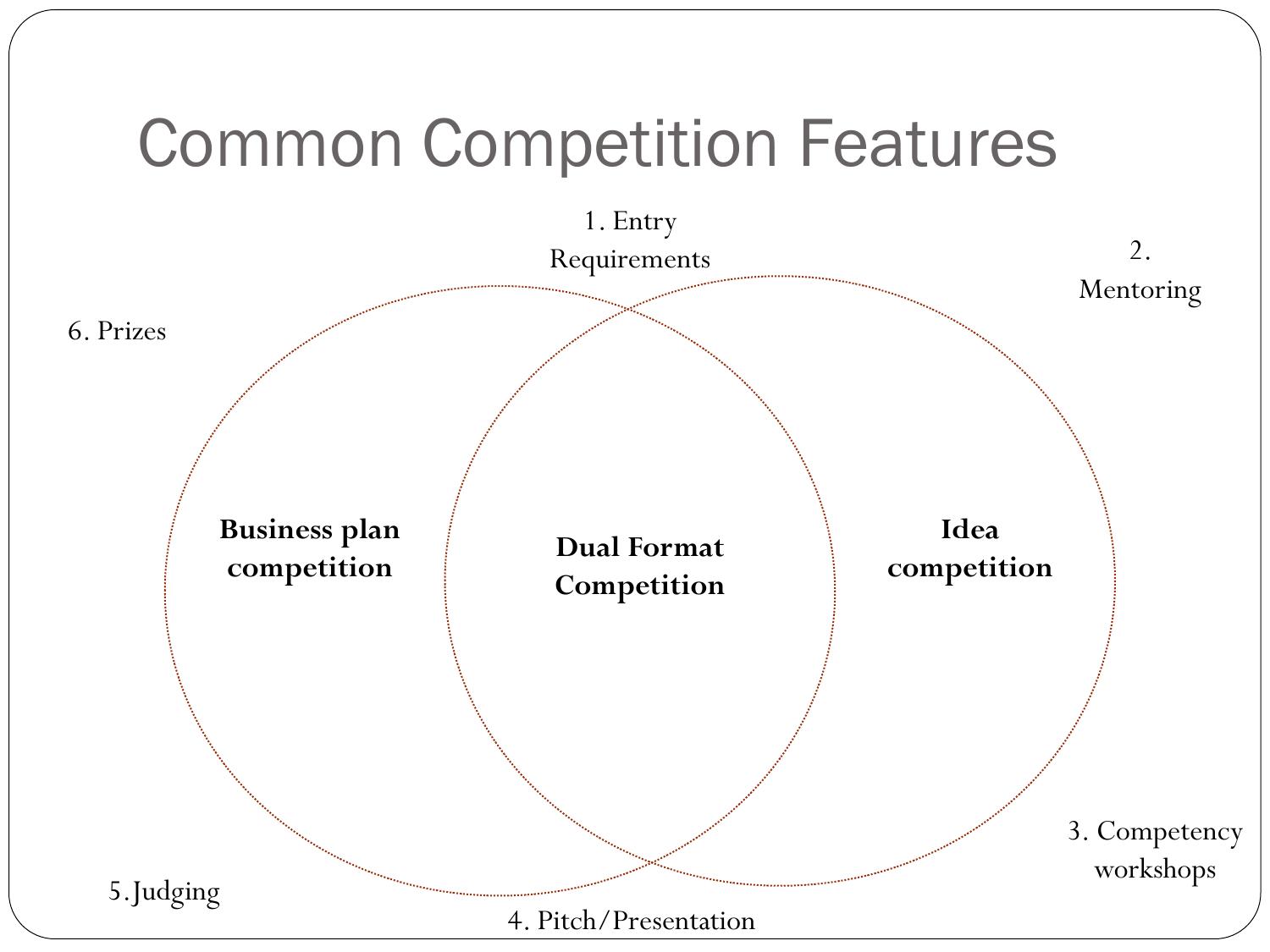#### Observation 1: Entry Requirements

- 77% of identified competitions open to all current students [total competitions 36]
	- 19 of these 36 competitions were also open to graduates of the institution
- Discussion Question:
	- Should participation in a start-up competition be an inclusive or exclusive opportunity?
		- Thinking points: how recent graduates should be, encourage or prohibit businesses already trading, necessitating mandatory participation in a support programme or module/course prior to participation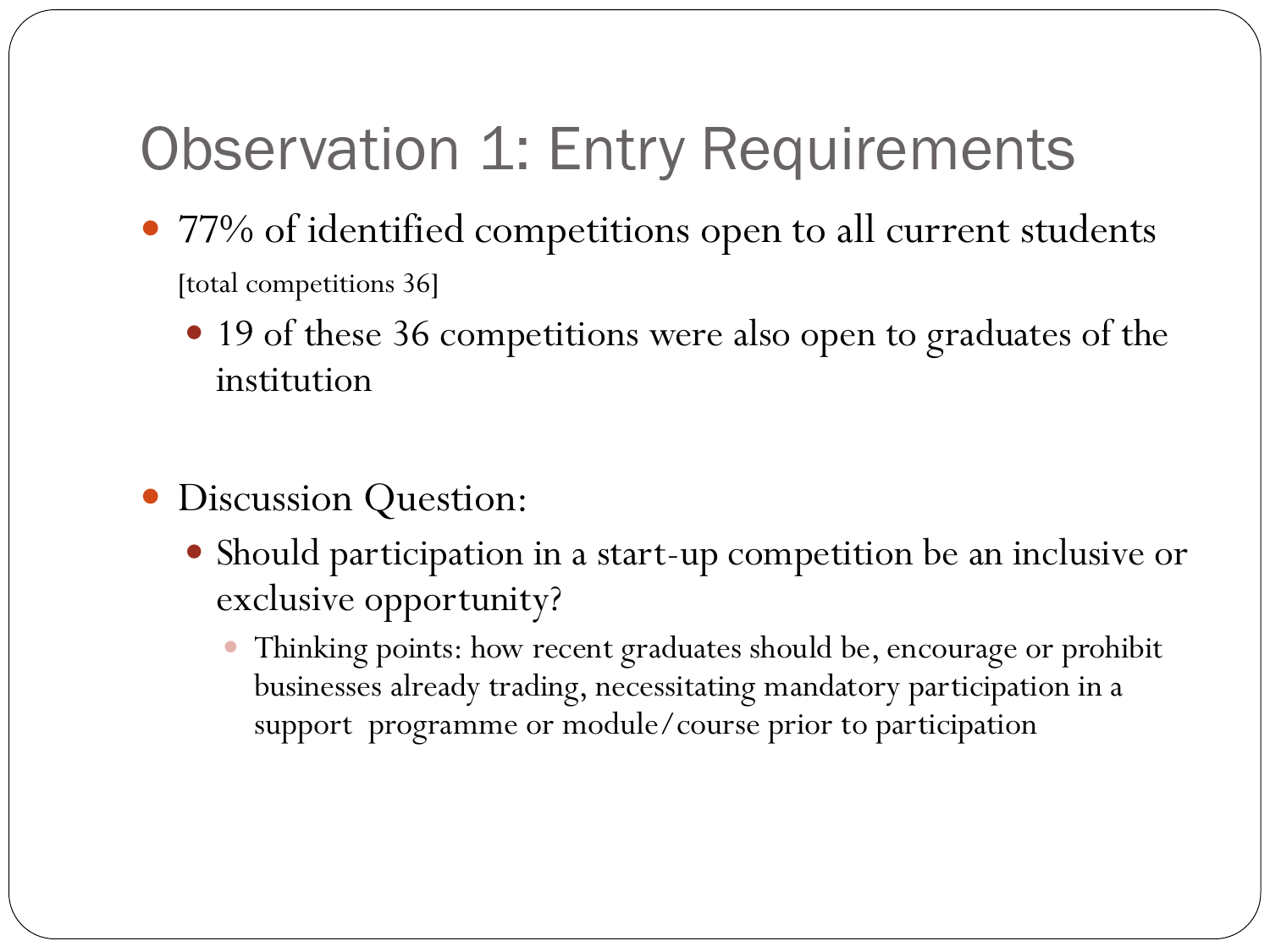# Observation 2: Mentoring

- 45% of competitions analysed provide participant mentoring as part of their offering
	- purpose being the development of the business idea, plan and/or pitch
- Discussion Question
	- As more competitions appear not to offer mentoring, should it be assumed that mentoring is not always necessary or achievable within this context?
		- Thinking points: mentoring as an optional or compulsory element; getting appropriate and effective mentors, who and how?; What are we mentoring for? time; should mentoring just be for those who win the competition, after the competition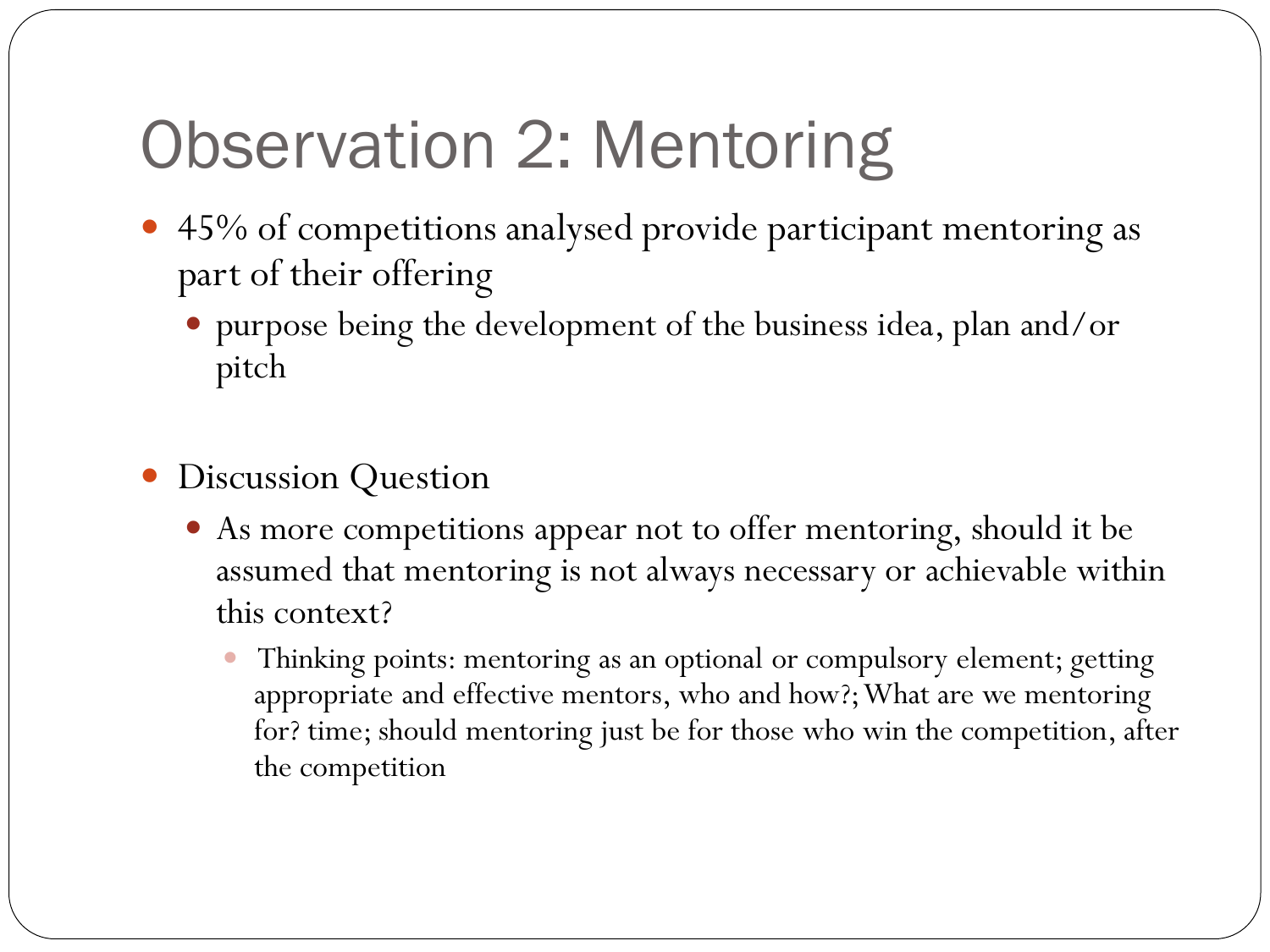#### Observation 3: Competency Workshops

- 57% of the competitions specified inclusion of competency workshops
	- business planning, idea development, pitching and presentation skills feature prominently
- Discussion Question
	- Is too much emphasis being placed on the competencies which are needed to do well in the competition?
		- thinking points: value of such competencies beyond the competition, competencies missing,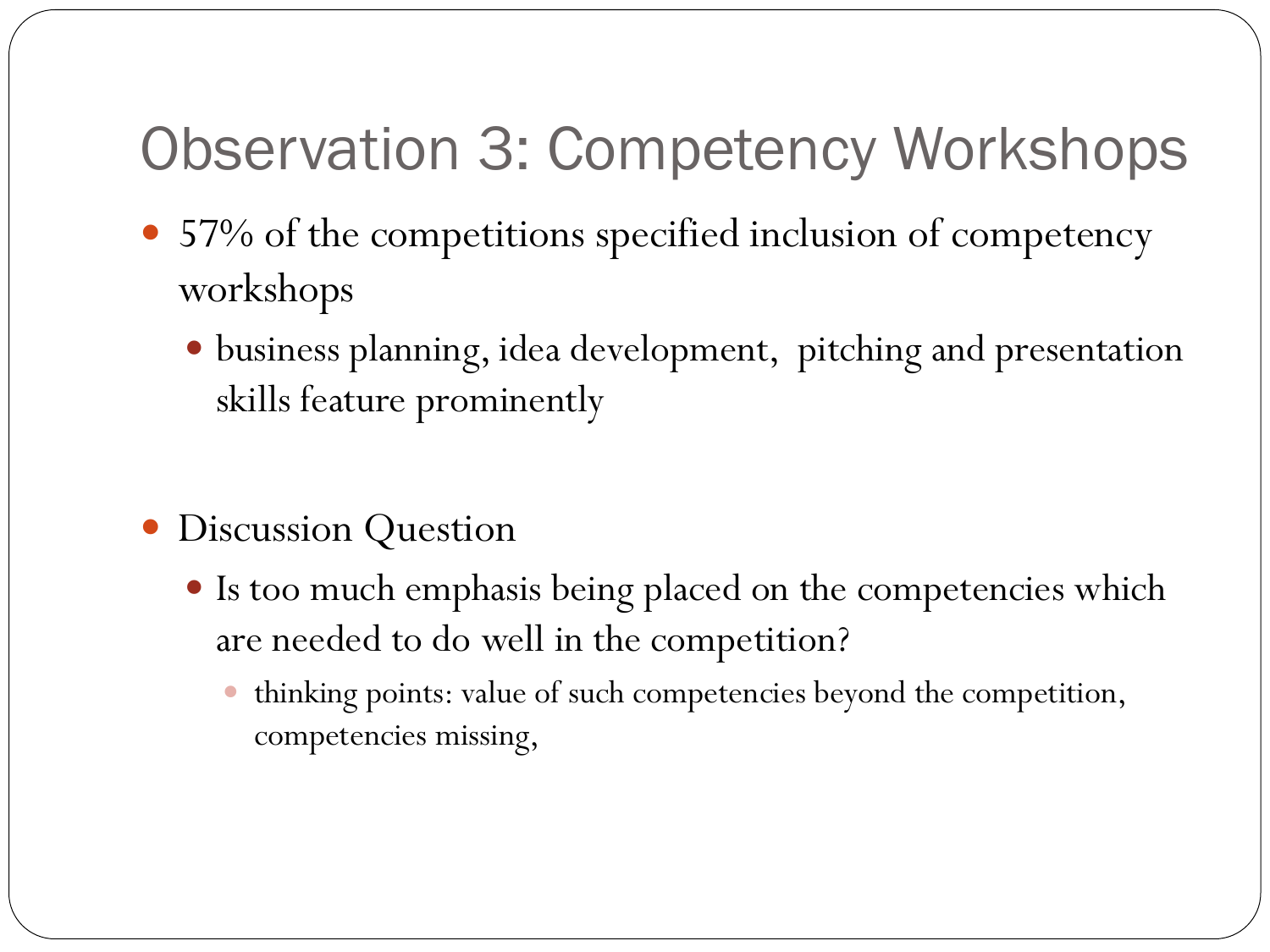# Observation 4: Pitching and **Presentations**

- 85% of the competitions included a mandatory pitch or presentation
	- part of the basis from which judgement made
- Discussion Question
	- Why the pitch/presentation?
		- thinking points: value added by this element; the best basis from which to judge a competition; lack of alternatives; overemphasis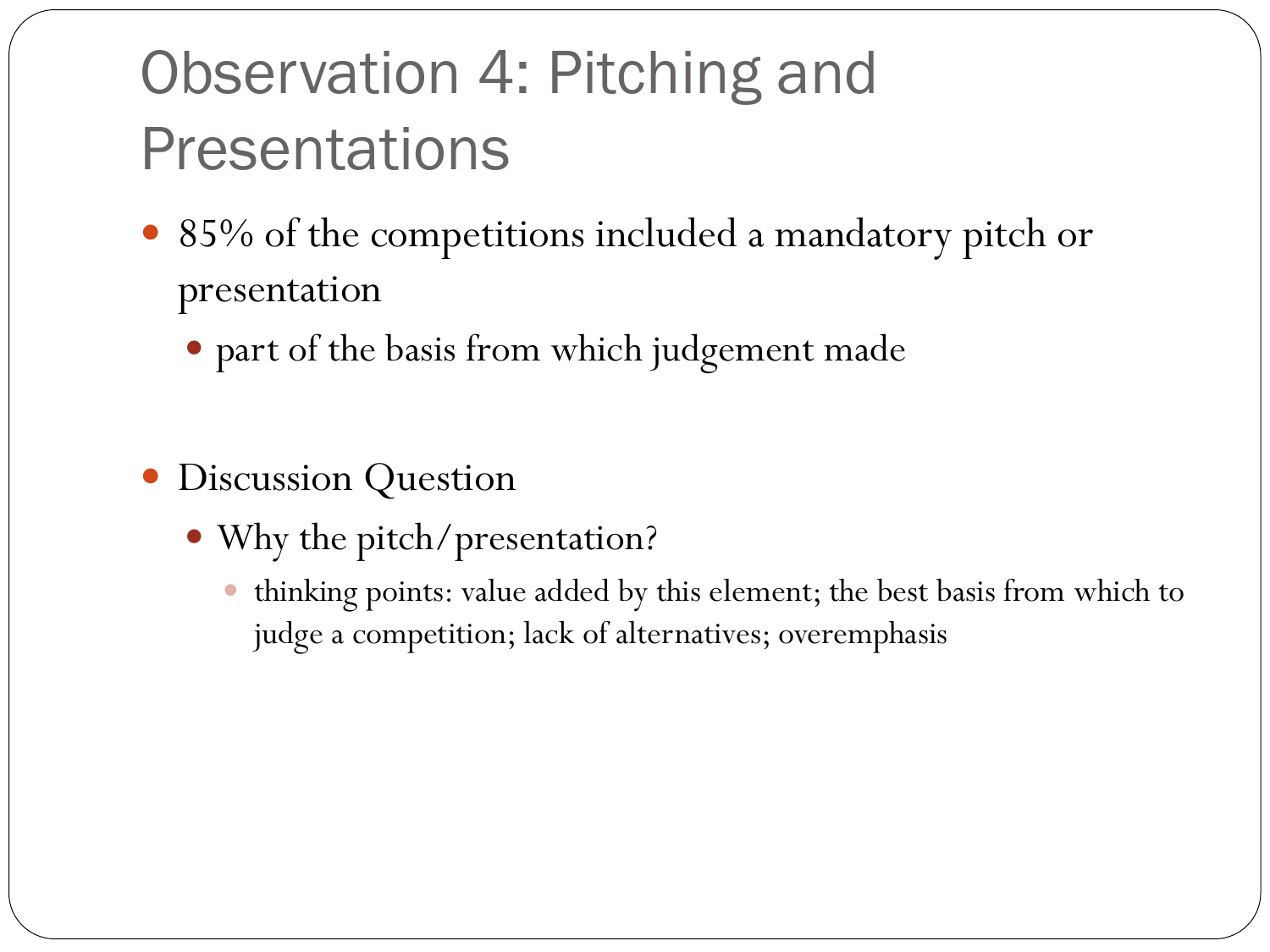# Observation 5: Judging

- Preference for competitions to be judged by an expert panel
	- comprised of business leaders, business professionals, business development practitioners, entrepreneurs and university staff
- Discussion Question
	- Who constitutes a good judging panel?
		- thinking points: appropriateness of big-business leaders, knowledge and expertise with start-ups; a local/institutional connection; independence; inclusion of competition sponsors, prospective investors, peers and public; use of social media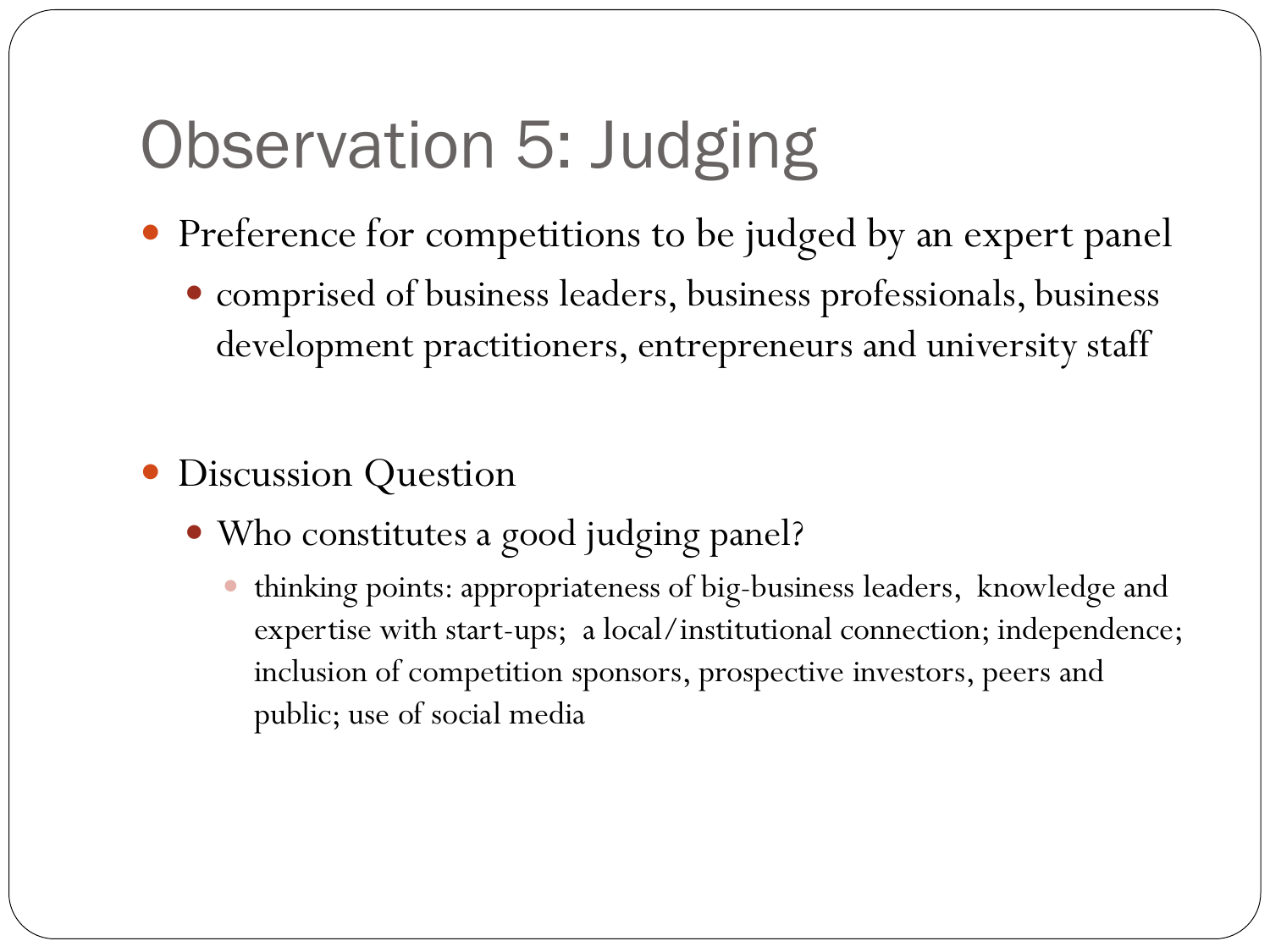# Observation 6: Prizes

- All but 4 [91%] of the competitions analysed include a cash prize
	- ranging in value from £250 £10,000.
	- often combined with non-financial prizes such as professional services, mentoring, office space, incubation, entry to further competitions, further training
- Discussion Question
	- What is the purpose of the prize package?
		- thinking points: making ideas happen; attaching conditions; incentivising entrance; are big prizes necessarily better?